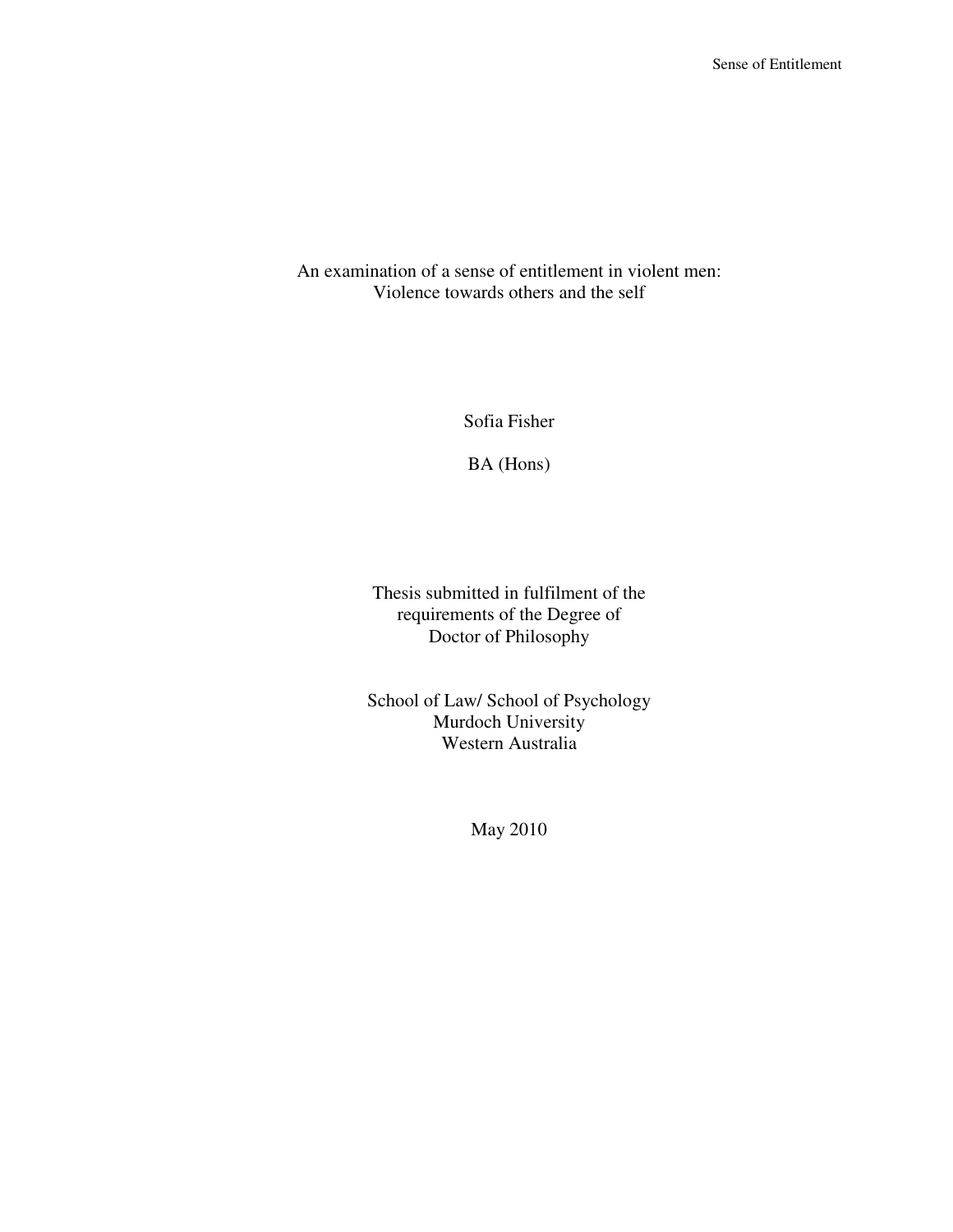# **Acknowledgements**

My most sincere and humble thanks go to the many people who have traveled on this incredible journey with me. In particular, the following:

To my supervisors Mr Guy Hall, Associate Professor and Dr Jaimie Zander, Lecturer, both from the School of Law at Murdoch University, whose unique and specific sets of knowledge, skills and talents complemented one another. Together they tailored a program to help me in the learning process of designing and completing my PhD.

To Courtney Field, fellow PhD student, for all his invaluable help and unfailing support.

To Dr Liana Christensen, formerly from the UniQuest Program at Murdoch University, who helped me gain entry into university to begin a tertiary education all those years ago which has now resulted in this thesis.

To Professor Bryant Stokes, Consultant Neurosurgeon, Royal Perth Hospital for keeping me alive so that I could complete this thesis.

To the many of the staff at the Department of Corrective Services, as well as at Casuarina and Hakea Prisons who were so supportive of my study and helpful to me.

To Marian Squiers for keeping my house clean so that I could work and study.

To Alex Truelove for keeping my computer working come rain, hail or shine.

To Di, Annie, Carol, Richard, Gary and Colin for proof-reading and editing various sections and versions of this thesis.

To Louise for the many coffees and chats when I needed a "brain break".

 To Faye and Hector Patfield, my mother and father, who in the early days would deliver "meals on wheels" and towards the end provided much needed encouragement.

To Trisha Atkinson, my daughter, for her unstinting belief in my ability to do it.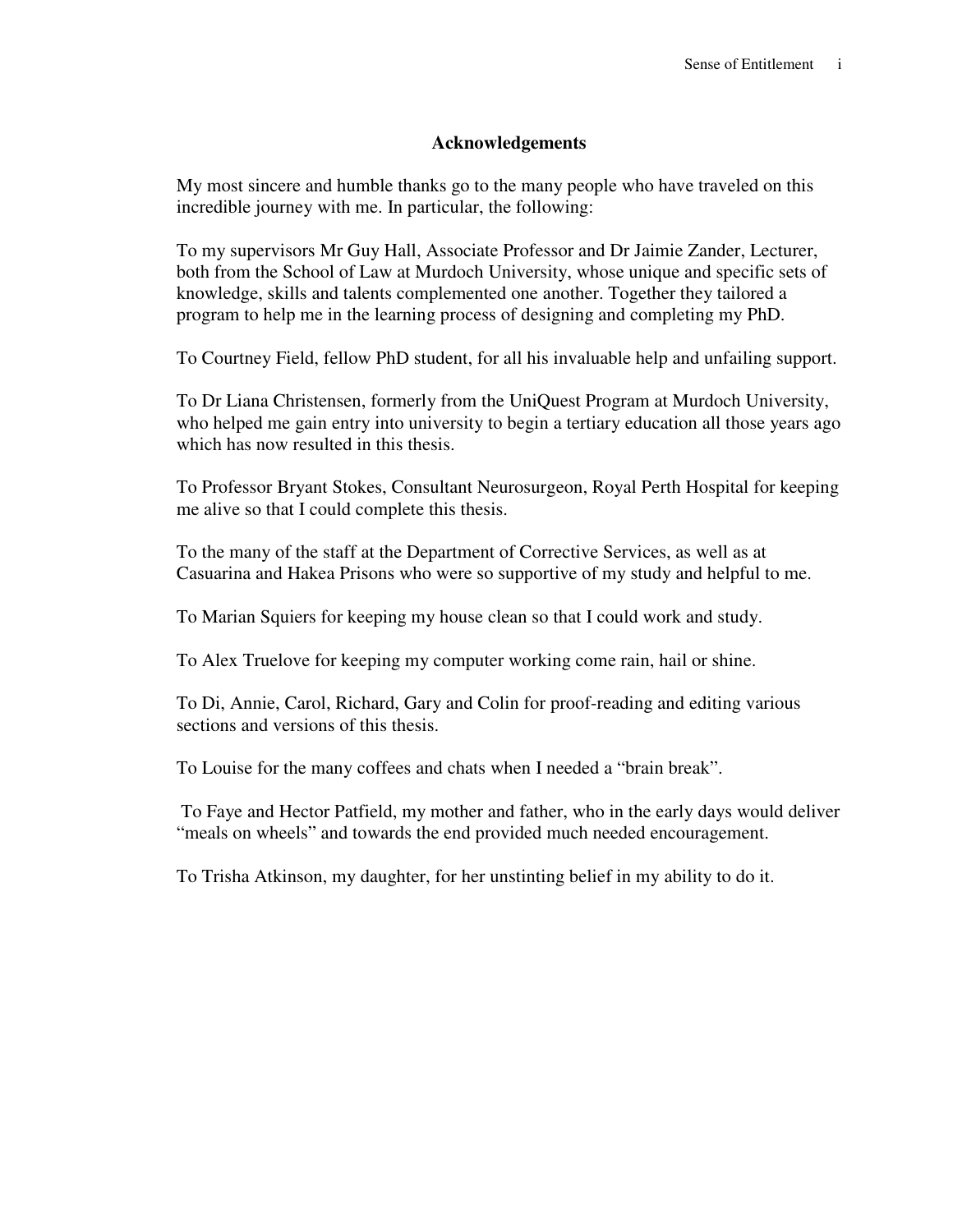# **Declaration**

This thesis contains no material which has been accepted for the award of any other degree or diploma in any other university and, to the best of my knowledge and belief, contains no material previously published or written by another person, except when due reference is made in the text.

Sofia Fisher

 $\frac{1}{2}$  ,  $\frac{1}{2}$  ,  $\frac{1}{2}$  ,  $\frac{1}{2}$  ,  $\frac{1}{2}$  ,  $\frac{1}{2}$  ,  $\frac{1}{2}$  ,  $\frac{1}{2}$  ,  $\frac{1}{2}$  ,  $\frac{1}{2}$  ,  $\frac{1}{2}$  ,  $\frac{1}{2}$  ,  $\frac{1}{2}$  ,  $\frac{1}{2}$  ,  $\frac{1}{2}$  ,  $\frac{1}{2}$  ,  $\frac{1}{2}$  ,  $\frac{1}{2}$  ,  $\frac{1$ 

May 2010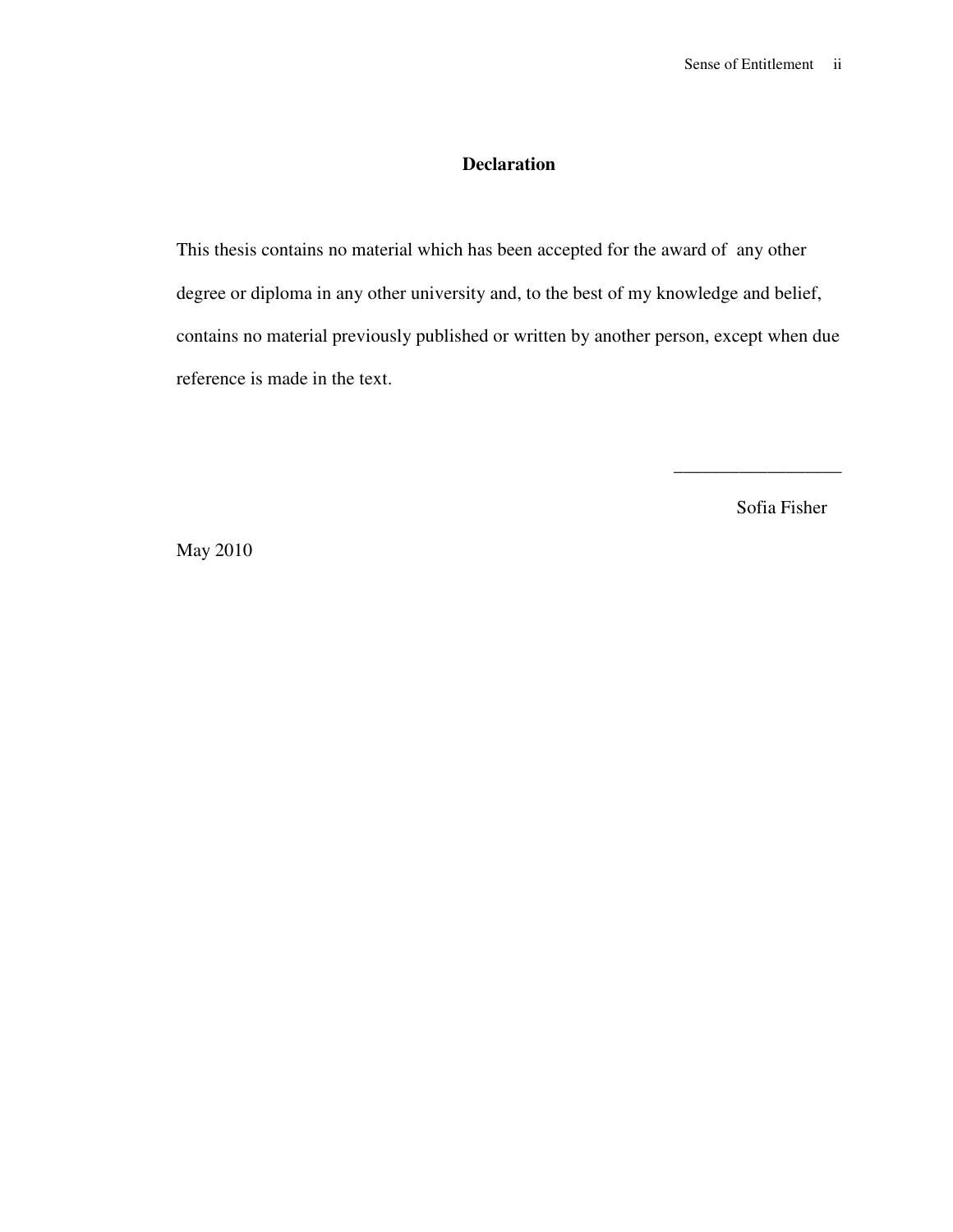## **Publications from this Thesis**

Sections of this thesis have already been presented as a book chapter, journal articles, conference paper and poster. They are as follows:

## **Book Chapter:**

Hall, G., Fisher, S., & Dear, G. (2006). The likely role of criminogenic factors in prisoner's self-harming behaviour. In G. Dear (Ed.). *Preventing suicide and other self-harm in prison* (pp.29-37). London: Palgrave & Macmillan.

## **Journal Article:**

- Fisher, S., Hall, G., & Beven, J. (2008). Dionysius' brutal sense of entitlement: Plato's contribution to criminogenic needs. *Psychology, Crime and Law, 14*(5), 451-459.
- Fisher, S., & Hall, G. (in press). "If you show a bit of violence they learn real quick": Measuring entitlement in violent offenders. *Journal of the Australian and New Zealand Association of Psychiatry, Psychology and Law.*

## **Conference paper:**

Fisher, S. (3-8 July, 2007). *A sense of entitlement in violent men: A qualitative analysis.* Paper presented at the 3rd International Congress on Psychology and Law, Adelaide, SA.

### **Poster:**

Fisher, S. (3-8 July 2007). *Self-harm rates among violent offenders in Western Australian prisons.* Poster presented at the 3rd International Congress on Psychology and Law, Adelaide, SA.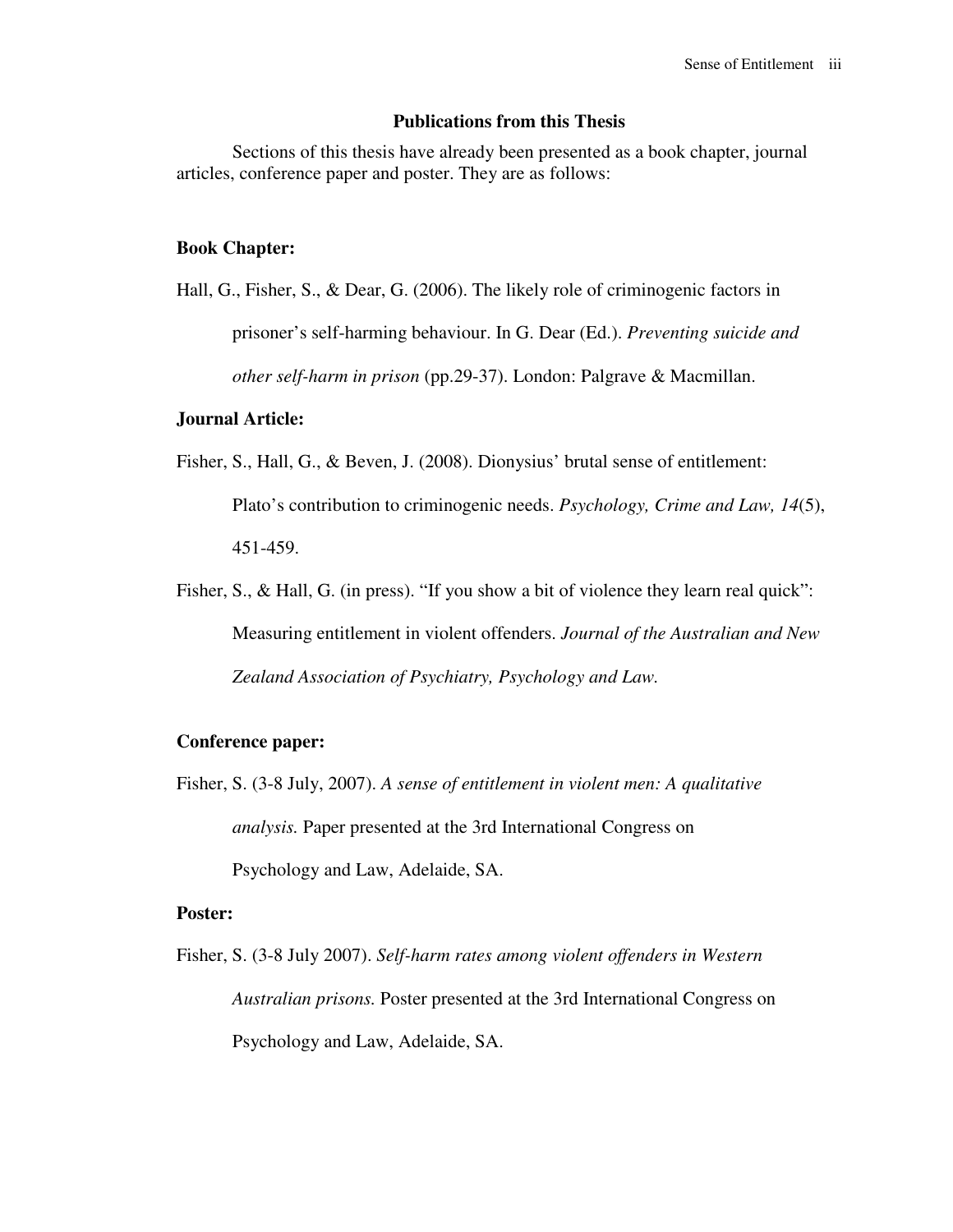#### Abstract

This body of work examines the concept of an inflated sense of entitlement, the modern term for a concept that can be traced back to Plato in 360 BCE (Before Christian Era). Although the concept is advanced and examined in philosophical terms, Plato's work is also considered to be one of the first and most comprehensive psychological theories of human motivation. A sense of entitlement is frequently referred to in contemporary literature, and yet there has been a lack of investigations into the nature of entitlement and how it operates in violent men. This investigation set out to rectify the deficiency by examining the concept through four studies. The global purpose of this thesis is to determine if an inflated sense of entitlement is related to both violent offending and selfharming behaviour.

The first study was designed to refine a definition of an inflated sense of entitlement for violent offenders and to determine if there was a qualitative difference in this characteristic between violent offenders and male members of the general public. The study examined twelve domains used to describe an inflated sense of entitlement. It also identified two main themes which were an action theme and an experiential theme. The action theme included actions that were likely to be elicited when an inflated sense of entitlement was violated. These actions were assault, confrontation and rejection of others. This was particularly so when the domains of anger, respect, power, obedience from subordinates and obedience from family and friends were violated. The experiential theme included emotions and cognition and whether these were expressed in an outward direction towards others or inwardly towards the self.

The second study was conducted on archival material from a prison database. It examined the self-harming behaviour of offenders currently incarcerated in Western Australia (WA). This study was conducted to test the assumption that violent offenders are more likely to self-harm than non-violent offenders, using a current cohort. It was revealed that violent offenders self-harm at a far higher rate than incarcerated nonviolent offenders. Of the self-harming offenders, nine out of ten were violent offenders. It was also found that violent offenders were far less likely to have warnings of potential self-harm on the prison database than non-violent offenders.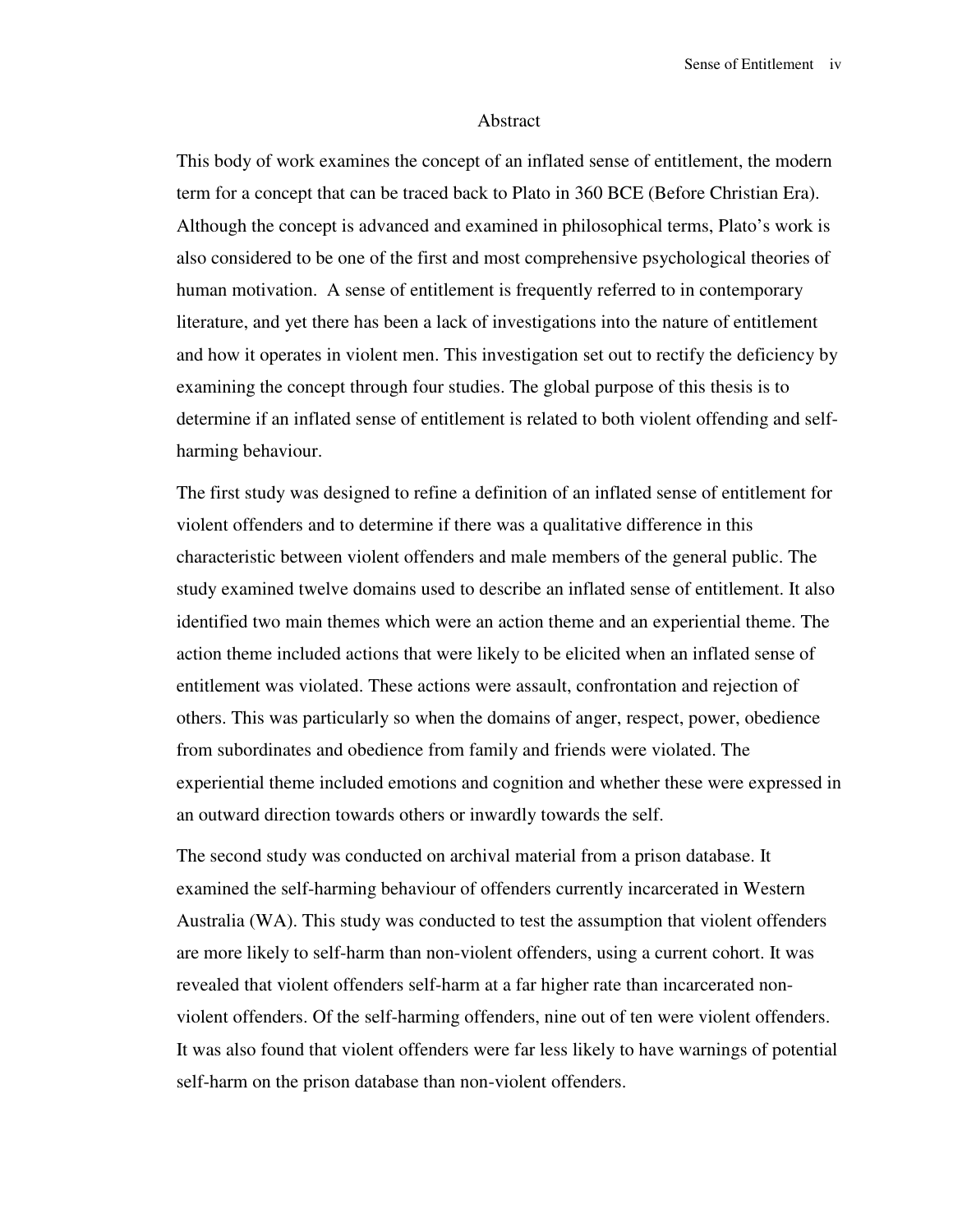The third study involved the construction and validation of the Sense of Entitlement Questionnaire (SOEQ) on a student population. The purpose of this study was to enable the measurement of an inflated sense of entitlement in violent men. The action themes and the domains from the first study formed the basis of the questions. This scale had sound psychometric properties and revealed two statistical factors indicating both attitude and behaviour subscales. Further investigations found differences in levels of an inflated sense of entitlement in terms of age and sex.

The fourth study was the administration of the SOEQ to violent and non-violent, as well as self-harming and non-self harming, incarcerated offenders. This was to establish the level of an inflated sense of entitlement in violent men as well as to establish the level of an inflated sense of entitlement in self-harming offenders. It was found that violent men have an inflated sense of entitlement in both attitude and behaviour. If their inflated sense of entitlement was violated then violence was most likely their first choice. This was particularly likely when the respect, power, forgiveness and anger domains were involved. When examining self-harming behaviour and entitlement, this study found a difference in attitude only.

This body of work demonstrated that an inflated sense of entitlement is related both to violent offending and self-harming behaviour. Through these investigations different aspects of an inflated sense of entitlement were identified, which included a strong desire for respect, power, admiration and status, as well as a profound aversion to feelings of shame, disrespect and humiliation. A violation of an inflated sense of entitlement has the capacity to end in violent behaviour towards others and harm towards the self. These findings show how an inflated sense of entitlement meets two of the three criteria required to qualify as a criminogenic need: that is, that the characteristic has the ability to distinguish non-criminal from criminal behaviour and has the ability to be measured. This opens the way for further research to investigate the third criterion required to qualify for a criminogenic need, which is whether an inflated sense of entitlement can be changed.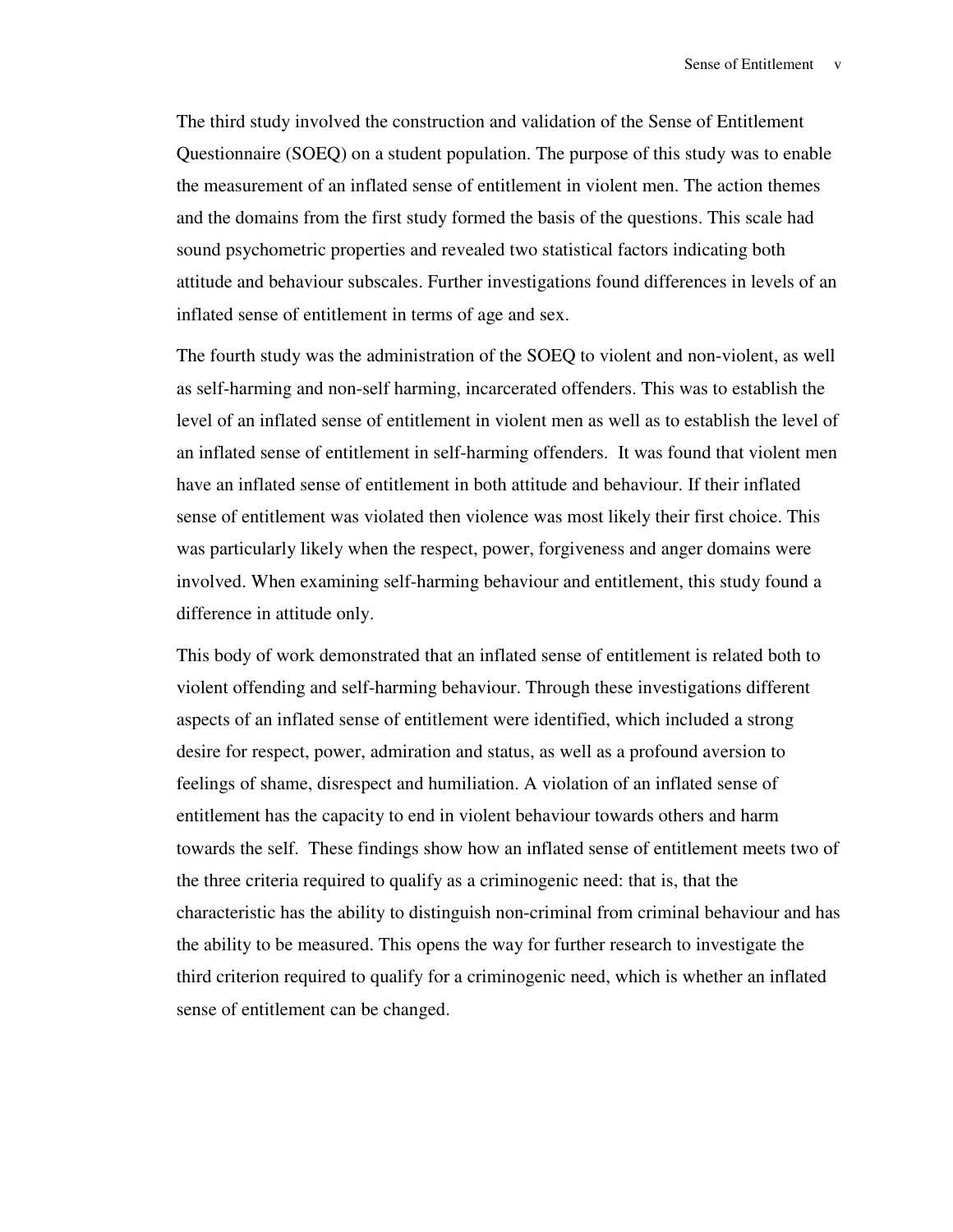# **Table of Contents**

|                                                                                                                                                                                                                                                                                                                                                                                              | Page                                                     |
|----------------------------------------------------------------------------------------------------------------------------------------------------------------------------------------------------------------------------------------------------------------------------------------------------------------------------------------------------------------------------------------------|----------------------------------------------------------|
| <b>Figures</b>                                                                                                                                                                                                                                                                                                                                                                               | xii                                                      |
| <b>Tables</b>                                                                                                                                                                                                                                                                                                                                                                                | xiii                                                     |
| <b>Appendices</b>                                                                                                                                                                                                                                                                                                                                                                            | xiii                                                     |
| <b>Chapter One: Introduction</b>                                                                                                                                                                                                                                                                                                                                                             | 1                                                        |
| 1.1 Overview                                                                                                                                                                                                                                                                                                                                                                                 | 1                                                        |
| <b>1.2 Violence and Violent Offender Treatment</b>                                                                                                                                                                                                                                                                                                                                           | $\boldsymbol{2}$                                         |
| <b>1.3 Entitlement from Antiquity</b><br>1.3.1 Plato's Three Parts of the Soul<br>1.3.2 Freud's Development of Plato's Treatise                                                                                                                                                                                                                                                              | 5<br>$\overline{7}$<br>8                                 |
| 1.4 Defining an Inflated Sense of Entitlement in Contemporary Terms<br>1.4.1 Current Definitions of an Inflated Sense of Entitlement<br>1.4.2 Semantic Confusion                                                                                                                                                                                                                             | 12<br>12<br>14                                           |
| <b>1.5 Perspectives of Entitlement</b><br>1.5.1 Personality Disorders and Entitlement<br>1.5.1.1 Narcissistic Personality Disorder<br>1.5.1.2 Psychopathy<br>1.5.1.3 Anti-social Personality Disorder<br>1.5.1.4 Borderline Personality Disorder<br>1.5.2 Personality Characteristics and Entitlement<br>1.5.2.1 Weak super ego<br>1.5.2.2 Narcissistic traits<br>1.5.2.3 Threatened egotism | 16<br>17<br>18<br>19<br>20<br>21<br>22<br>22<br>23<br>24 |
| <b>1.6 Theoretical Perspectives Related to Entitlement and Violence</b><br>1.6.1 Frustration-aggression Hypothesis<br>1.6.2 Learned Helplessness Model<br>1.6.3 Social Interactionist Perspective on Violence<br>1.6.4 Other Theoretical Perspectives<br>1.7 Entitlement, Violence, Self-harm and Treatment<br>1.7.1 Murder-suicide                                                          | 27<br>27<br>29<br>33<br>36<br>36<br>37                   |
| 1.7.2 Violence and Suicide<br>1.7.3 Violence and Self-harm<br>1.7.4 Treatment<br>1.7.4.1 Treatment for violent offenders<br>1.7.4.2 Treatment for self-harming offenders                                                                                                                                                                                                                     | 38<br>39<br>41<br>42<br>44                               |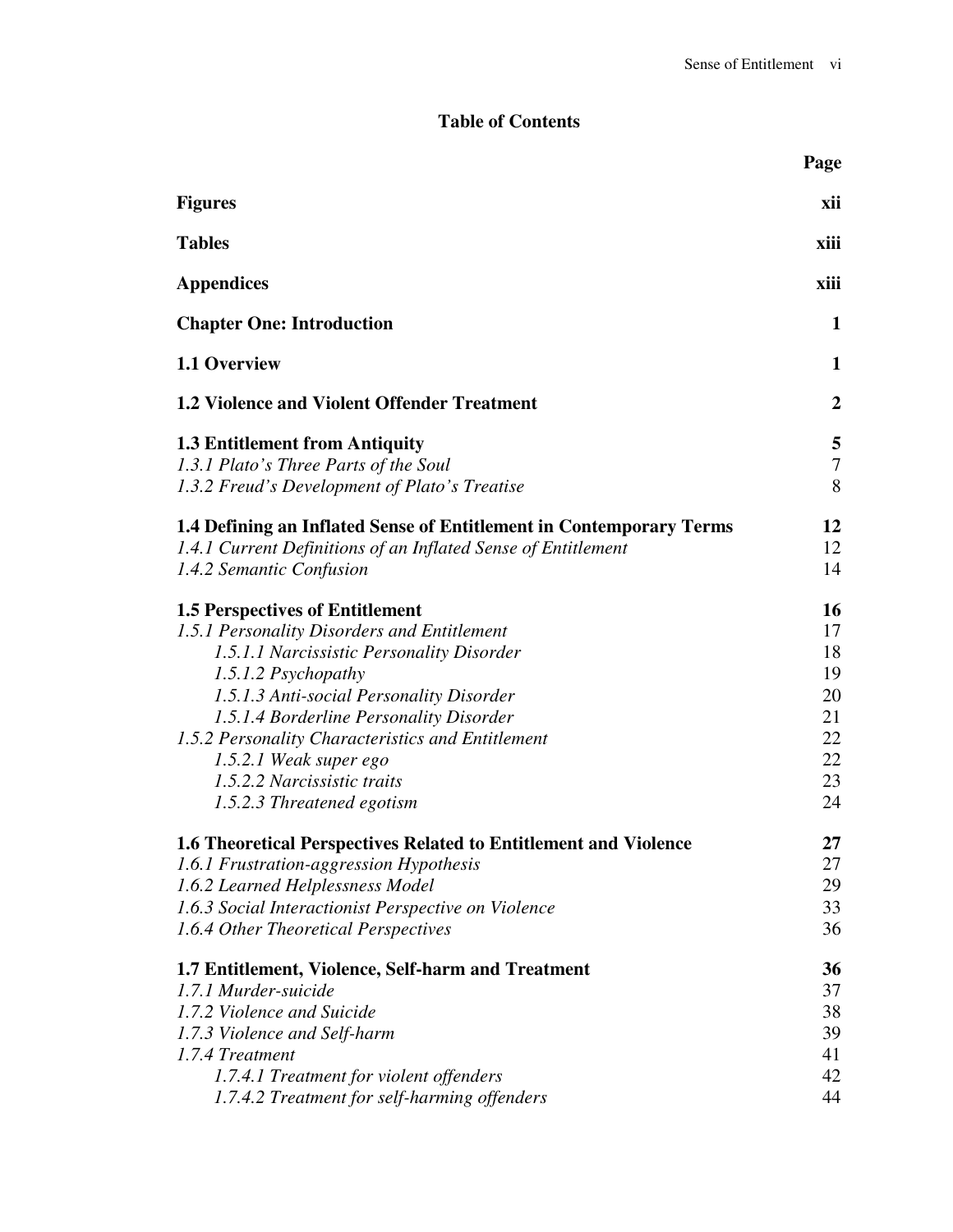| 1.8 Criminogenic Needs, Violence and Entitlement<br>1.8.1 Aggression, Hostility and Violence in the Context of Entitlement | 45<br>45 |
|----------------------------------------------------------------------------------------------------------------------------|----------|
| 1.9 Emotion, Cognition, Violence and Entitlement                                                                           | 48       |
| 1.9.1 Maladaptive Emotions                                                                                                 | 49       |
| 1.9.2 Provocative Cognitions                                                                                               | 53       |
| 1.9.3 Violent Behaviour                                                                                                    | 55       |
| 1.10 Theoretical Model                                                                                                     | 58       |
| <b>1.11 The Four Studies</b>                                                                                               | 59       |
| 1.11.1 Pre-existing Differences                                                                                            | 60       |
| 1.11.2 The Purpose of this Study                                                                                           | 61       |
| 1.11.3 The Studies                                                                                                         | 61       |
| <b>Chapter Two: A Sense of Entitlement in Violent Men: A Qualitative Analysis</b>                                          | 64       |
| 2.1 Overview                                                                                                               | 64       |
| 2.2 A Sense of Entitlement and Violence                                                                                    | 65       |
| 2.2.1 The Domains                                                                                                          | 65       |
| 2.2.1.1 Respect                                                                                                            | 66       |
| 2.2.1.2 Forgiveness                                                                                                        | 66       |
| 2.2.1.3 Anger                                                                                                              | 66       |
| 2.2.1.4 Frustration                                                                                                        | 67<br>67 |
| 2.2.1.5 Sympathy and support<br>2.2.1.6 Special treatment                                                                  | 67       |
| 2.2.1.7 Power                                                                                                              | 67       |
| 2.2.1.8 Extra good times                                                                                                   | 68       |
| 2.2.1.9 Obedience from family and friends                                                                                  | 68       |
| 2.2.1.10 Obedience from subordinates                                                                                       | 68       |
| 2.2.1.11 Pay back special favours                                                                                          | 69       |
| 2.2.1.12 Wishes                                                                                                            | 69       |
| 2.3 Method                                                                                                                 | 69       |
| 2.3.1 Participants                                                                                                         | 69       |
| 2.3.2 Materials and Equipment                                                                                              | 72       |
| 2.3.4 Procedure                                                                                                            | 73       |
| 2.4 Analysis                                                                                                               | 74       |
| 2.4.1 A Sense of Entitlement                                                                                               | 75       |
| 2.4.2 Violation of a Sense of Entitlement                                                                                  | 76       |
| 2.4.3 Action Theme                                                                                                         | 77       |
| 2.4.3.1 Assault                                                                                                            | 77       |
| 2.4.3.2 Confrontation                                                                                                      | 78       |
| 2.4.3.3 Rejection<br>2.4.4 Experiential Theme                                                                              | 78<br>79 |
| 2.4.4.1 Emotion                                                                                                            | 79       |
|                                                                                                                            |          |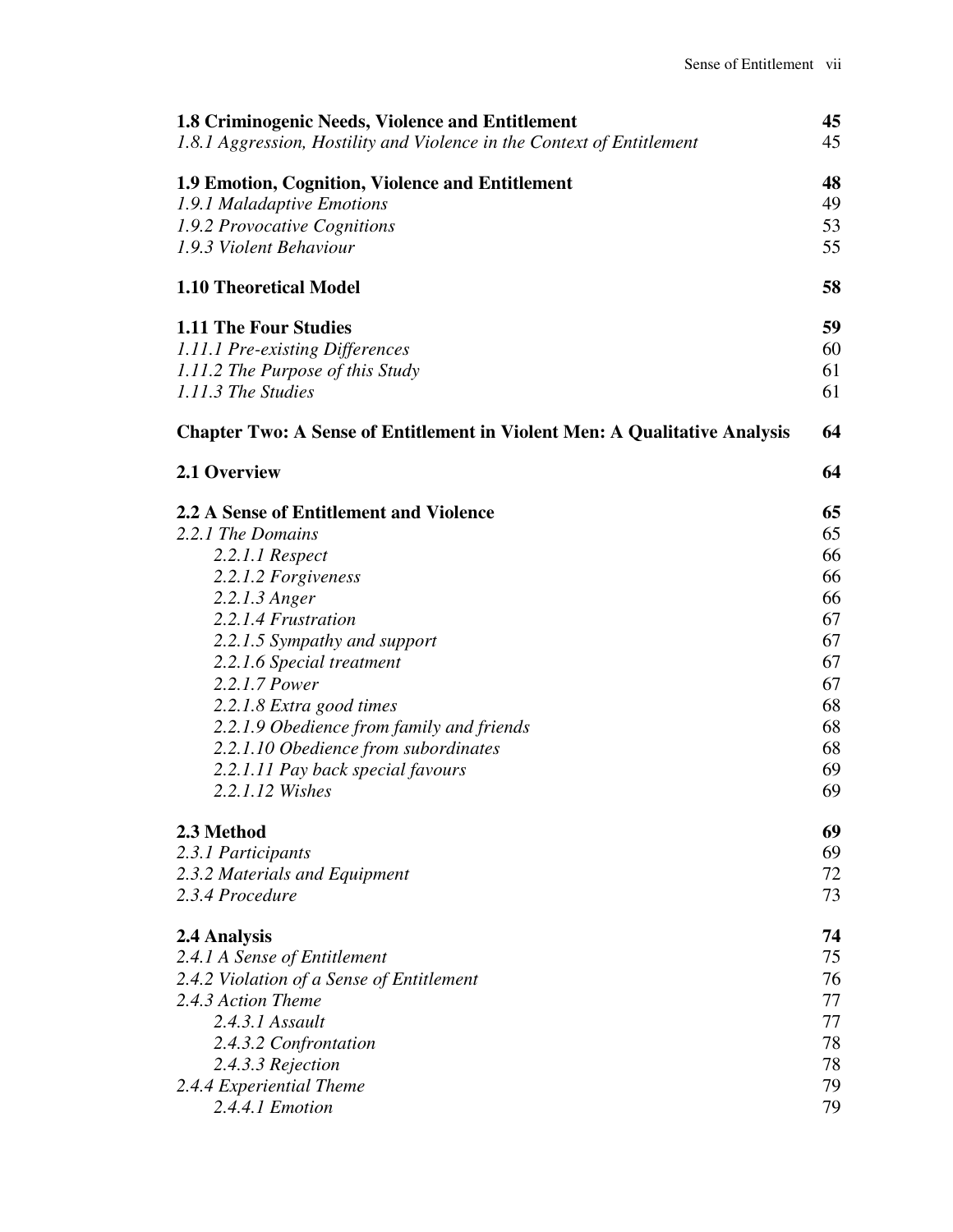| 2.4.4.2 Cognition                                                       | 79         |
|-------------------------------------------------------------------------|------------|
| 2.4.4.3 Direction of expression                                         | 80         |
| 2.5 Analysis of the Twelve Individual Domains                           | 82         |
| 2.5.1 Anger Domain                                                      | 83         |
| 2.5.1.1 Anger summary                                                   | 86         |
| 2.5.2 Respect Domain                                                    | 86         |
| 2.5.2.1 Respect summary                                                 | 88         |
| 2.5.3 Power Domain                                                      | 89         |
| 2.5.3.1 Power summary                                                   | 92         |
| 2.5.4 Obedience from Subordinates Domain                                | 92         |
| 2.5.4.1 Obedience from subordinates summary                             | 95         |
| 2.5.5 Obedience from Family and Friends Domain                          | 96         |
| 2.5.5.1 Obedience from family and friends summary                       | 98         |
| 2.5.6 Sympathy and Support Domain                                       | 98         |
| 2.5.6.1 Sympathy and support summary                                    | 100        |
| 2.5.7 Wishes Domain                                                     | 101        |
| 2.5.7.1 Wishes summary                                                  | 103        |
| 2.5.8 Pay back Special Favours Domain                                   | 104        |
| 2.5.8.1 Pay back special favours summary                                | 106        |
| 2.5.9 Extra Good Times Domain                                           | 106        |
| 2.5.9.1 Extra good times summary                                        | 109        |
| 2.5.10 Forgiveness Domain                                               | 109        |
| 2.5.10.1 Forgiveness summary                                            | 112        |
| 2.5.11 Frustration Domain                                               | 112        |
| 2.5.11.1 Frustration summary                                            | 115        |
| 2.5.12 Special Treatment Domain                                         | 116        |
| 2.5.12.1 Special treatment summary                                      | 118        |
| 2.6 Discussion                                                          | 118        |
| 2.6.1 Major Themes                                                      | 119        |
| 2.6.1.1 Action theme                                                    | 119        |
| 2.6.1.2 Experiential theme                                              | 121        |
| 2.6.2 Individual Domains                                                | 123        |
| 2.6.3 Limitations and Future Directions                                 | 126        |
| 2.6.4 Conclusion                                                        | 127        |
| <b>Chapter Three: Self-harming in Violent and Non-violent Offenders</b> | 129        |
| 3.1 Overview                                                            | 129        |
| 3.2 A Sense of Entitlement and Self-harm                                | <b>130</b> |
| 3.2.1 Suicide, Self-harm and Incarcerated Offenders                     | 130        |
| 3.2.2 Difficulties in Defining Self-harm                                | 136        |
| 3.2.4 Difficulties in Obtaining Data                                    | 138        |
| 3.2.5 Prediction                                                        | 139        |
| 3.2.6 Identification and Intervention                                   | 139        |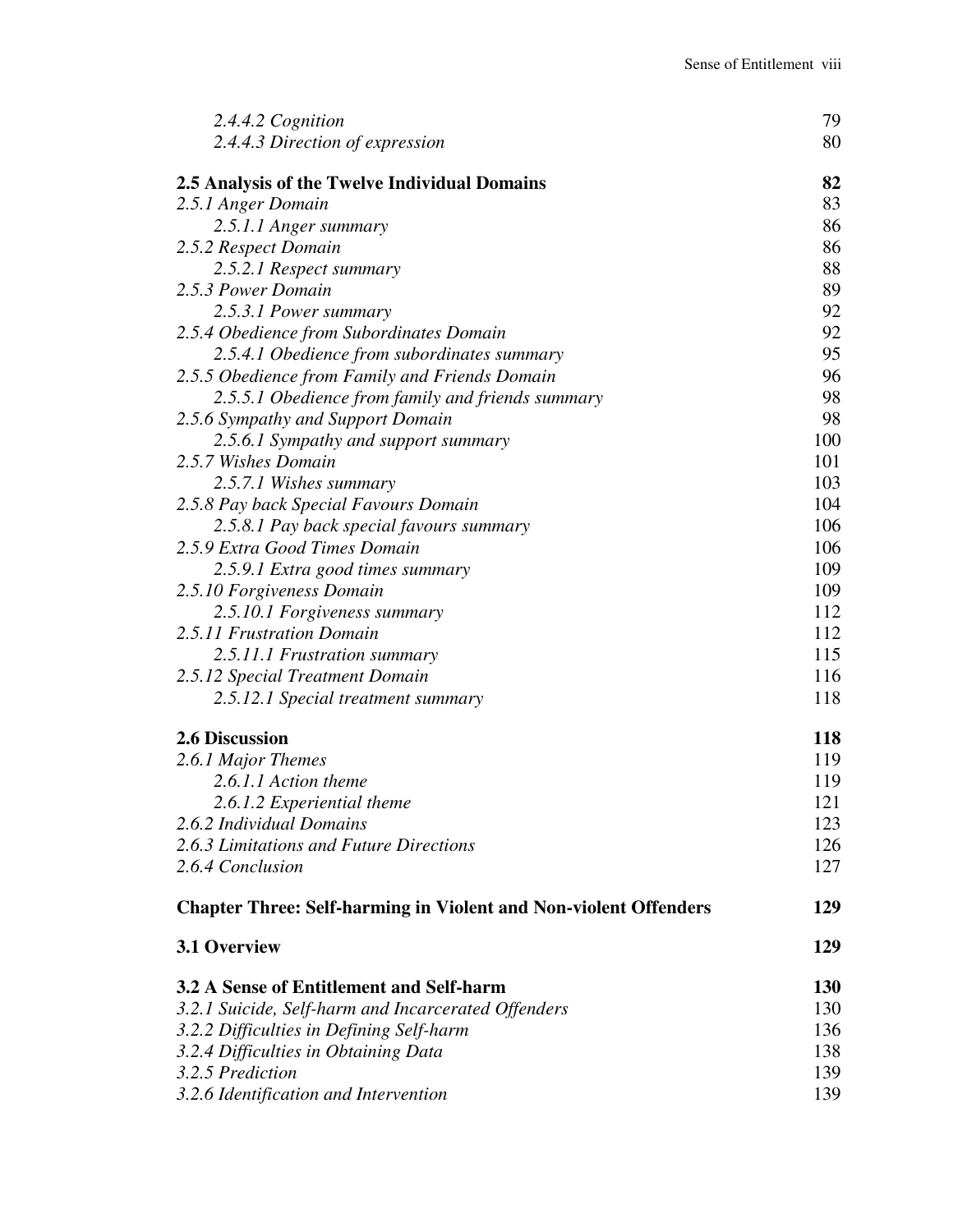| 3.3 Method                                                                       | 142 |
|----------------------------------------------------------------------------------|-----|
| 3.3.1 Cases                                                                      | 142 |
| 3.3.2 Procedure                                                                  | 142 |
| <b>3.4 Results</b>                                                               | 143 |
| 3.4.1 Violent Offenders and Self-harm                                            | 144 |
| 3.4.2 Recorded Alerts                                                            | 144 |
| <b>3.5 Discussion</b>                                                            | 145 |
| 3.5.1 Database Anomalies                                                         | 147 |
| 3.5.2 Limitations and Future Directions                                          | 150 |
| 3.5.3 Conclusion                                                                 | 151 |
| <b>Chapter Four: The Sense of Entitlement Scale: Construction and Validation</b> | 152 |
| <b>4.1 Overview</b>                                                              | 152 |
| 4.2 Measuring a Sense of Entitlement                                             | 153 |
| 4.2.1 Current Measures of Entitlement                                            | 153 |
| 4.2.2 Measuring the Model of Entitlement                                         | 157 |
| 4.2.3 Question Design                                                            | 157 |
| $4.2.3.1$ Themes                                                                 | 157 |
| 4.2.3.2 Domains                                                                  | 158 |
| 4.2.4 Questionnaire Design                                                       | 160 |
| 4.2.5 Questionnaire Construction                                                 | 161 |
| 4.2.5.1 Likert scale                                                             | 161 |
| 4.2.5.2 Scale length                                                             | 161 |
| 4.2.5.3 Readability and grade level                                              | 162 |
| 4.2.5.4 Positively-worded items                                                  | 162 |
| 4.3 Method                                                                       | 163 |
| 4.3.1 Participants                                                               | 163 |
| 4.3.2 Questionnaire                                                              | 163 |
| 4.3.3 Procedure                                                                  | 163 |
| <b>4.4 Analysis</b>                                                              | 164 |
| 4.4.1 Descriptive Statistics                                                     | 166 |
| 4.4.1.1 Sex and entitlement                                                      | 168 |
| 4.4.1.2 Age and entitlement                                                      | 168 |
| <b>4.5 Discussion</b>                                                            | 169 |
| 4.5.1 Limitations and Future Directions                                          | 170 |
| 4.5.2 Conclusion                                                                 | 170 |
| <b>Chapter Five: A Sense of Entitlement: Violence and Self-harm</b>              | 172 |
| 5.1 Overview                                                                     | 172 |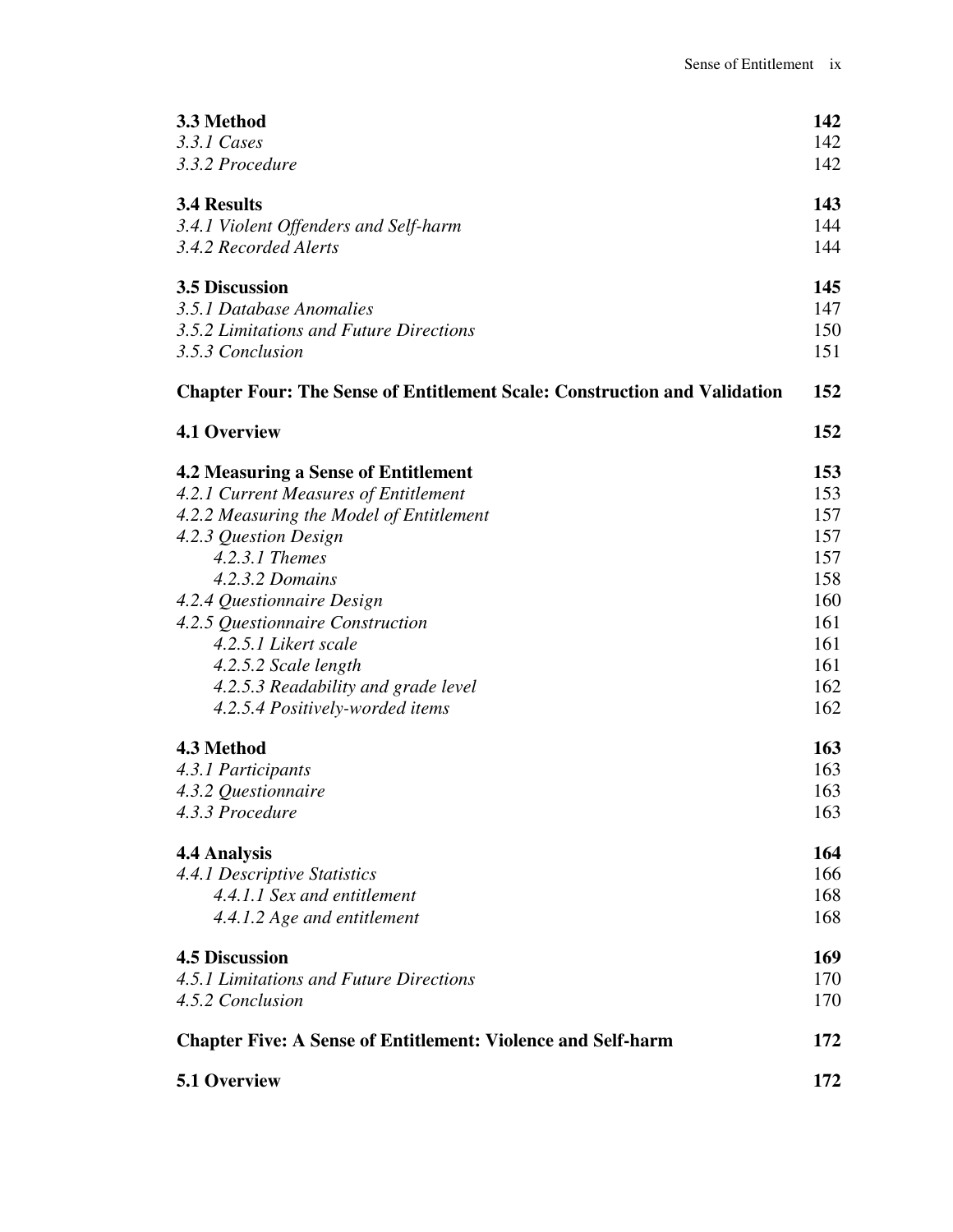| 5.2 Entitlement in Violent Offenders who Self-harm                                | 173        |
|-----------------------------------------------------------------------------------|------------|
| 5.2.1 Violence, Suicide and Self-harm                                             | 173        |
| 5.3 Method                                                                        | 175        |
| 5.3.1 Participants                                                                | 175        |
| 5.3.2 Measures                                                                    | 177        |
| 5.3.3 Procedure                                                                   | 177        |
| 5.4 Analysis                                                                      | 178        |
| 5.4.1 Data Screening                                                              | 178        |
| 5.4.2 Descriptive Statistics                                                      | 179        |
| 5.4.3 Age and Entitlement                                                         | 180        |
| 5.4.4 Multivariate Analysis                                                       | 181        |
| 5.4.5 Univariate Analysis - Violent Offender Status                               | 182        |
| 5.4.6 Univariate Analysis - Self-injury Status                                    | 183        |
| 5.4.7 Investigating Criminogenic Needs                                            | 184        |
| 5.4.8 Differences in Domains                                                      | 186        |
| 5.5 Discussion                                                                    | 187        |
| 5.5.1 Limitations and Future Directions                                           | 189        |
| 5.5.2 Conclusion                                                                  | 191        |
| <b>Chapter Six: Synthesis and Conclusion</b>                                      | 192        |
| <b>6.1 Overview</b>                                                               | 192        |
| <b>6.2 Synthesis of the Four Studies</b>                                          | <b>193</b> |
| 6.2.1 Theoretical Model                                                           | 193        |
| 6.2.2 Individual Studies                                                          | 194        |
| 6.2.3 The Global Hypotheses                                                       | 195        |
| 6.2.3.1 Violence                                                                  | 195        |
| $6.2.3.2$ Self-harm                                                               | 196        |
| <b>6.3 General Discussion</b>                                                     | 197        |
| 6.3.1 Domains: The Similarities Between Studies                                   | 197        |
| 6.3.2 Relationships: Personality Disorders and Individual Characteristics         | 198        |
| 6.3.2.1 Personality disorders                                                     | 199        |
| 6.3.2.2 Individual characteristics                                                | 201        |
| 6.3.3 Relationships: Theoretical Perspectives on an Inflated Sense of Entitlement | 203        |
| 6.3.3.1 Frustration-aggression Hypothesis                                         | 203        |
| 6.3.3.2 Learned Helplessness Model                                                | 204        |
| 6.3.3.3 Social Interactionist Model                                               | 204        |
| 6.3.3.4 Attribution of Hostile Intent Theory                                      | 205        |
| 6.3.3.5 Social Exchange Theory                                                    | 206        |
| 6.3.3.6 Alexithymia                                                               | 206        |
| 6.3.4 Attachment Styles and Entitlement                                           | 208        |
| 6.3.4.1 Attachment Theory                                                         | 210        |
| 6.3.5 Culture and an Inflated Sense of Entitlement                                | 211        |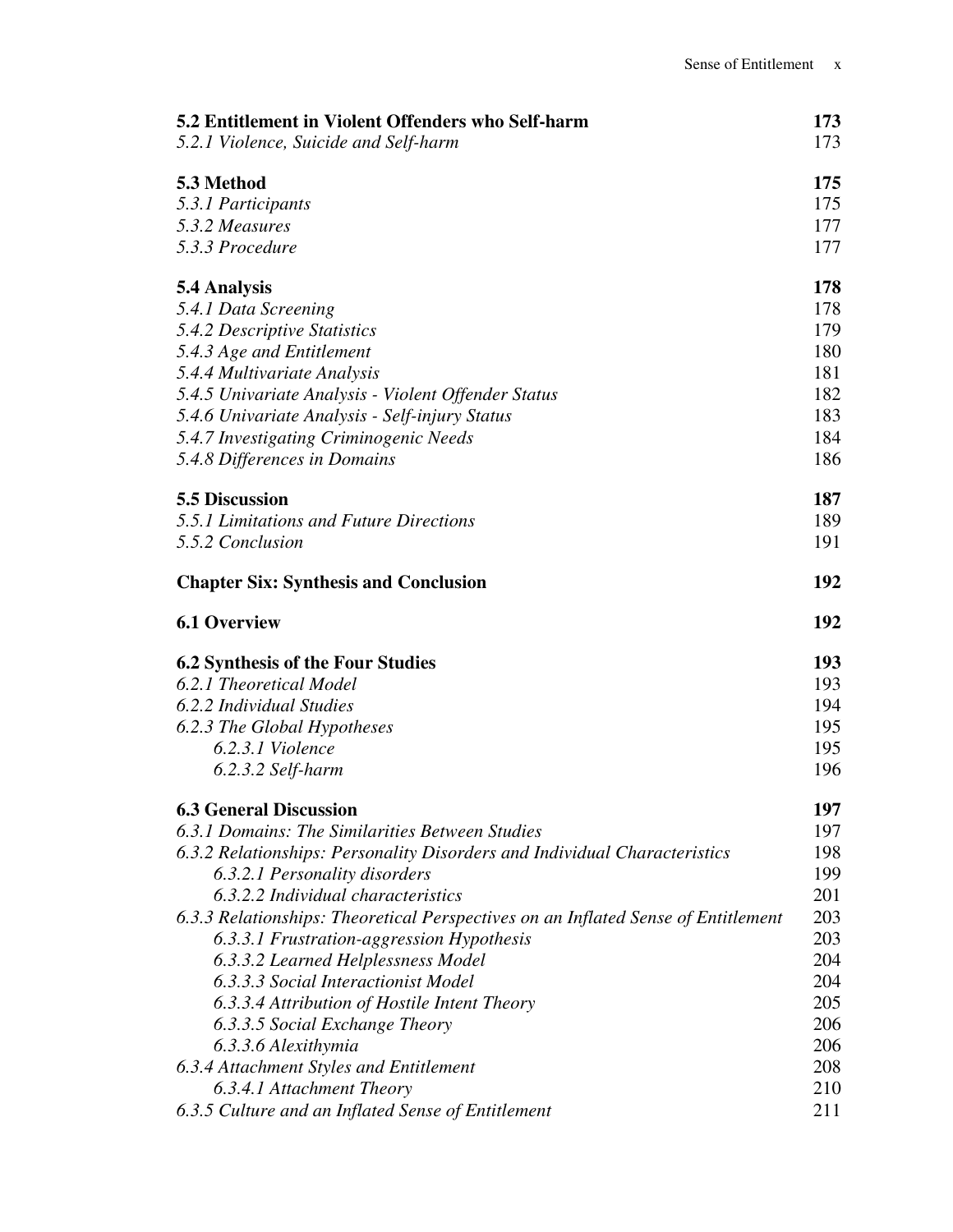| 6.3.6 The Function of Age on an Inflated Sense of Entitlement | 211 |
|---------------------------------------------------------------|-----|
| 6.3.7 Treatment                                               | 213 |
| 6.3.8 Criminogenic Needs Assessment                           | 214 |
| 6.3.9 Limitations and Future Directions                       | 216 |
| 6.3.10 Conclusion                                             | 217 |
| <b>References</b>                                             | 218 |
| <b>Appendices</b>                                             | 261 |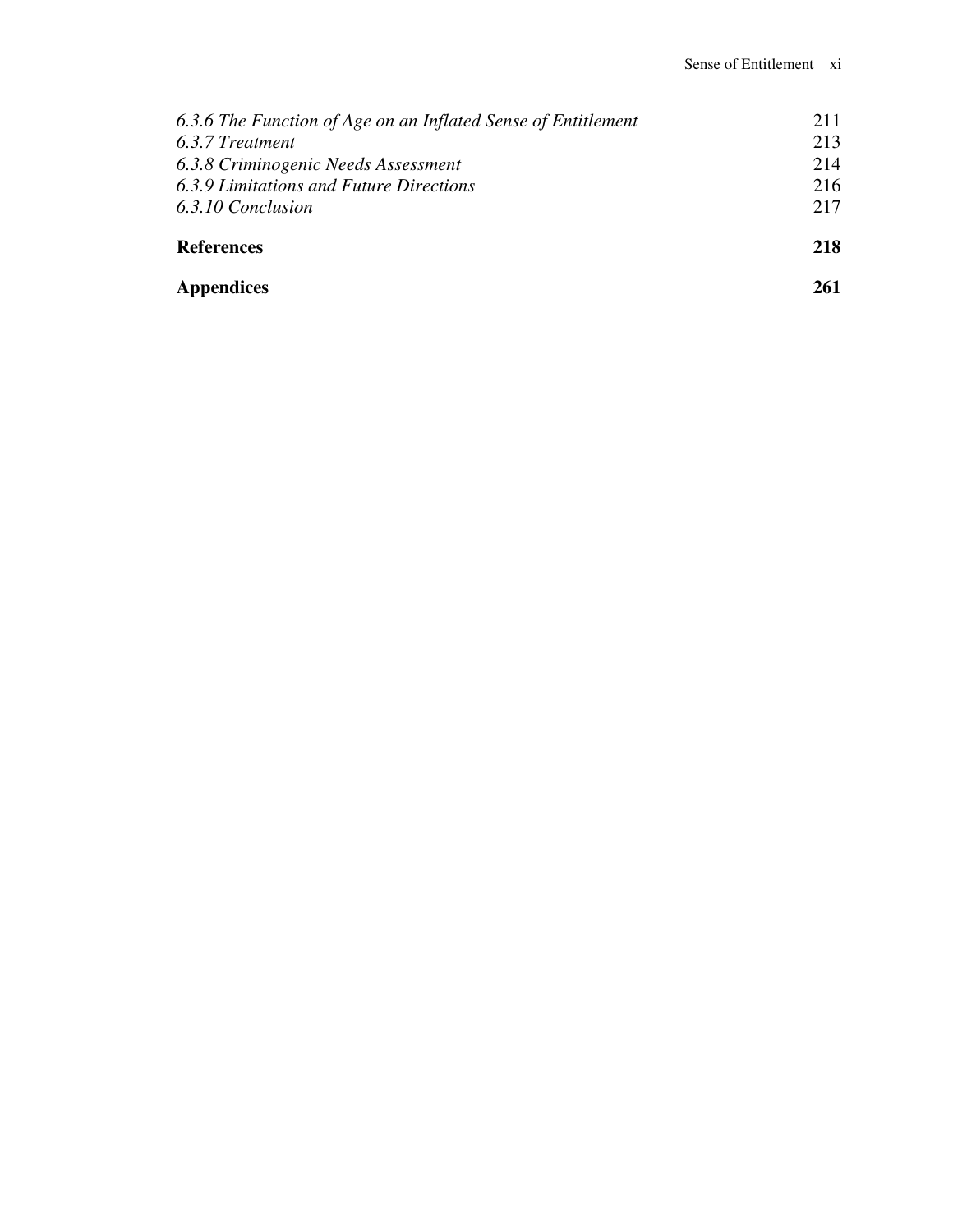# **Figures**

| <i>Figure 1.1</i> Theoretical model of a violated inflated sense of entitlement.                                                                                                                                                                                                                               | 59 |
|----------------------------------------------------------------------------------------------------------------------------------------------------------------------------------------------------------------------------------------------------------------------------------------------------------------|----|
| <i>Figure 2.1</i> Flow Chart - Anger: Illustrating the experiential theme (emotion, cognition<br>and direction of expression) and the action theme (rejection, confrontation and assault).                                                                                                                     | 84 |
| <i>Figure 2.2 Flow Chart - Respect: Illustrating the experiential theme (emotion, cognition)</i><br>and direction of expression) and the action theme (rejection, confrontation and assault).                                                                                                                  | 87 |
| <i>Figure 2.3</i> Flow Chart - Power: Illustrating the experiential theme (emotion, cognition<br>and direction of expression) and the action theme (rejection, confrontation and assault).                                                                                                                     | 90 |
| <i>Figure 2.4</i> Flow Chart - Obedience from Subordinates: Illustrating the experiential<br>theme (emotion, cognition and direction of expression) and the action theme (rejection,<br>confrontation and assault).                                                                                            | 93 |
| Figure 2.5 Flow Chart - Obedience from Family and Friends: Illustrating the<br>experiential theme (emotion, cognition and direction of expression) and the action theme<br>(rejection, confrontation and assault).<br><i>Figure 2.6</i> Flow Chart - Sympathy and Support: Illustrating the experiential theme | 96 |
| (emotion, cognition and direction of expression) and the action theme (rejection,<br>confrontation and assault).                                                                                                                                                                                               | 99 |
| <i>Figure 2.7</i> Flow Chart - Wishes: Illustrating the experiential theme (emotion, cognition<br>and direction of expression) and the action theme (rejection, confrontation and assault).<br>102                                                                                                             |    |
| <i>Figure 2.8</i> Flow Chart - Pay Back Special Favours: Illustrating the experiential theme<br>(emotion, cognition and direction of expression) and the action theme (rejection,<br>confrontation and assault).<br>105                                                                                        |    |
| Figure 2.9 Flow Chart - Extra Good Times: Illustrating the experiential theme (emotion,<br>cognition and direction of expression) and the action theme (rejection, confrontation and<br>assault).<br>107                                                                                                       |    |
| Figure 2.10 Flow Chart - Forgiveness: Illustrating the experiential theme (emotion,<br>cognition and direction of expression) and the action theme (rejection, confrontation and<br>assault).<br>110                                                                                                           |    |
| <i>Figure 2.11</i> Flow Chart - Frustration: Illustrating the experiential theme (emotion,<br>cognition and direction of expression) and the action theme (rejection, confrontation and<br>assault).<br>113                                                                                                    |    |
| <i>Figure 2.12</i> Flow Chart - Special Treatment: Illustrating the experiential theme<br>(emotion, cognition and direction of expression) and the action theme (rejection,<br>confrontation and assault).<br>116                                                                                              |    |
| <i>Figure 5.1</i> Mean entitlement scores for violence (error bars represent standard error of<br>the mean).<br>182<br>Figure 5.2 Mean entitlement scores for self-injury status (error bars represent standard<br>error of the mean).<br>183                                                                  |    |
|                                                                                                                                                                                                                                                                                                                |    |